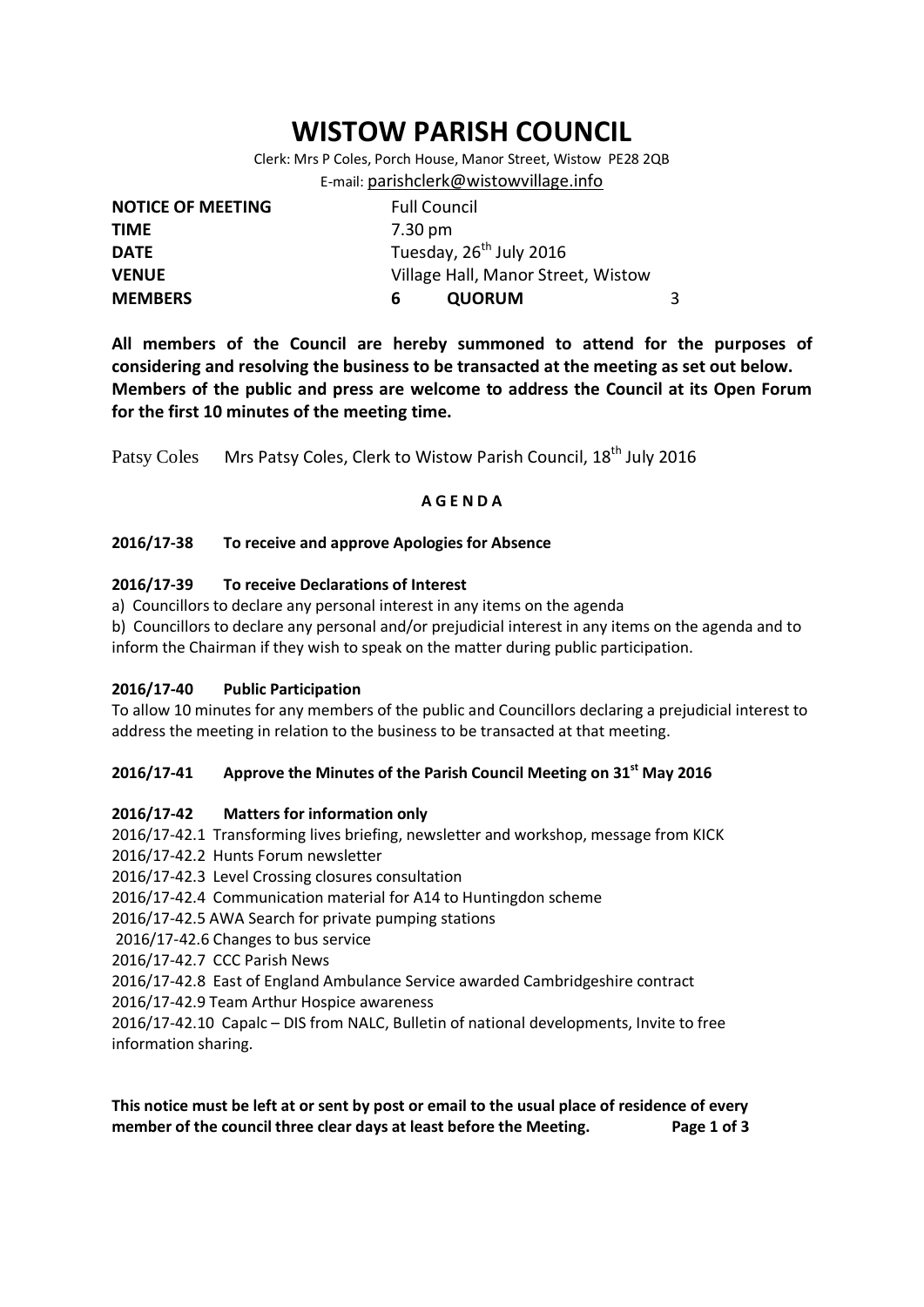Page 2

# **2016/17-43 Policing Matters**

- 2016/17-43.1 Speedwatch Update we are now live
- 2016/17-43.2 ECops updates (various)
- 2016/17-43.3 Update on Crime Figures and any other matters
- 2016/17-43.4 News letter from Jason Ablewhite, PCC

# **2016/17-44 To receive reports from County and District – Mr M Tew, Mr P Bucknell and Mrs J Tavener**

# **2016/17-45 Finance**

| a) to approve the Financial Statement and Cashflow for June/July |  |  |
|------------------------------------------------------------------|--|--|
| b) to approve payment of following amounts                       |  |  |
|                                                                  |  |  |
| £2190.00                                                         |  |  |
| New invoice for £690 plus £1500 from cheque destroyed in post    |  |  |
| £247.47                                                          |  |  |
| £13.70                                                           |  |  |
| £2880.00                                                         |  |  |
| To be paid in July                                               |  |  |
| £570.00                                                          |  |  |
|                                                                  |  |  |
|                                                                  |  |  |
| £64.57                                                           |  |  |
|                                                                  |  |  |

**2016/17-45** c) Income in June, CCC for grass cutting £474.33, HMRC VAT refund, £974.27 and interest from Barclays £1.97 Income in July, £800 from Bury PC, their contribution to speedwatch kit.

#### **2016/17-46 Correspondence**

- 2016/17-46.1 Email from Community Roadwatch
- 2016/17-46.2 Electoral review of Cambridgeshire- draft decisions
- 2016/17-46.3 HDC on devolution
- 2016/17-46.4 Email from Jeremy Mumford, Chair of Bury Neighbourhood Plan

#### **2016/17-47 To consider any Planning Applications received and planning related issues**

- 2016/17-47.1 None
- 2016/17-47.2 Registering a Community Asset

#### **2016/17-48 Highways Report/Traffic Matters**

- 2016/17-48.1 Review of MVAS purchase and CCTV, MS Leaton and Mr Leigh
- 2016/17-48.2 Feedback from Highways open day
- 2016/17-48.3 Any other outstanding issues
- 2016/17-48.4 Schedule of second weed treatment by HDC

**This notice must be left at or sent by post or email to the usual place of residence of every member of the council three clear days at least before the Meeting. Page 2 of** 3